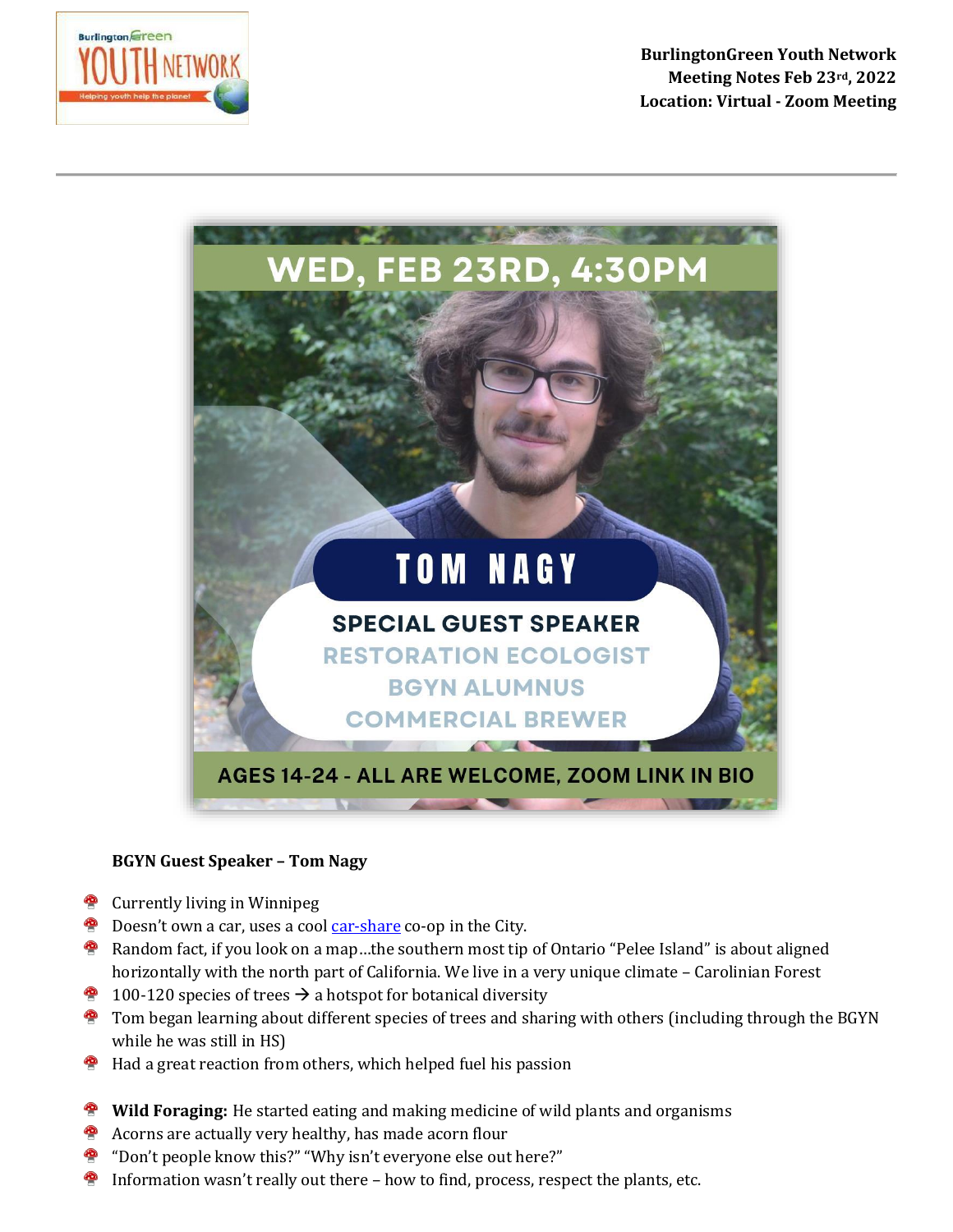- This made him care about it even more. ALL food comes from plants, even animal products!
- **P** Plans his year around where and when certain plants are going to be available
- **Plant Taxonomy + Ecological Restoration:** began in high school through summer jobs at Algonquin Provincial Park
- **<sup>49</sup>** Formally trained as a Restoration Ecologist at **Sir Sanford Fleming College** in Peterborough
	- o Studied Benthic Macro Invertebrates
	- o They are great indicators of water quality
	- o Lots of water and soil testing
	- o Learning how to answer the question of "HOW do I know if this is a healthy ecosystem?"
	- o Lots of practice with grant writing
- <sup>2</sup> College was his first "away from home experience
	- o How to "adult"
	- $\circ$  Feeding yourself, can go to bed at any time, no one to make him do assignments
	- $\circ$  Suggestion: Travel if possible, live away from home if you can. It was a great help for him
	- Enjoyed learning about animal tracking in school
- After college, moved back to Hamilton for proximity to family
- Upon return, worked as a **Field Botanist at the RBG** in the Herbarium (plant library)
- **E** Learned more about scientific identification of plants
- Each entry told a story, where it was collected, sometimes with GPS locations
- **Entries from the 1700s, 1800s**
- $\bullet$  A show and tell of different local plants like chokeberry, shagbark hickory that sparked his interests
- Has worked at **[Heart's Content Organic Farm](https://hcof.ca/about/)**, run by Richard and Ella as a **Field Manager**
- Was responsible for things like the seed schedule, crop rotation strategies, etc
- Got to live in a 100+ year old farmhouse
- $\bullet$  Was able to receive a much better idea of how much effort it takes to get food on our plates
- **Worked 5 acres of farmland with basically just hand tools**
- **P** Thinks "weed" is a bad word, doesn't like to demonize. A weed is basically any plant growing where you don't specifically want it to grow
- Suggests people try [wwoofing](https://wwoof.ca/news/how-volunteer-wwoof) which is basically a program designed to help you volunteer at organic 卷 farms around the world
- **H** His farm has 2 beautiful Belgian draft horses, learned from other farmers how to hook up equipment
- $\bullet$  Jokes that he learned how to drive horses before learning how to drive a car
- The next chapter of his journey involved him working as a **Commercial Brewer**
- <sup>4</sup> Currently working full time as a brewer and is able to combine experiences and passions
- **Created a shitake mushroom based beer that drew strong opinions on both sides of the spectrum**
- A local farmer takes their spend grains and feeds to pigs and cows
- $\bullet$  Seeing the industrial process has made him a much more conscious consumer how many resources are used in such a huge scale
- **PO** He is working on advocating within brewery for better practices
- **River City Mushrooms:** A Passion Project
- $\bullet$  Tom LOVES mushrooms they are the fundamental decomposers for planet Earth
- Recycling nutrients trapped in organisms. One of Nature's most incredible chemists
- **<sup>48</sup>** Now making faux-leather out of Reishi Mushroom Mycellium
	- o Kale shows off a new "mushroom and pineapple leather" backpack he got for Xmas
- Mushrooms  $\rightarrow$  Mycellium is like Apple  $\rightarrow$  Apple tree. Mushrooms are the "fruit" or means of reproduction
- Group has a focus on Advocacy